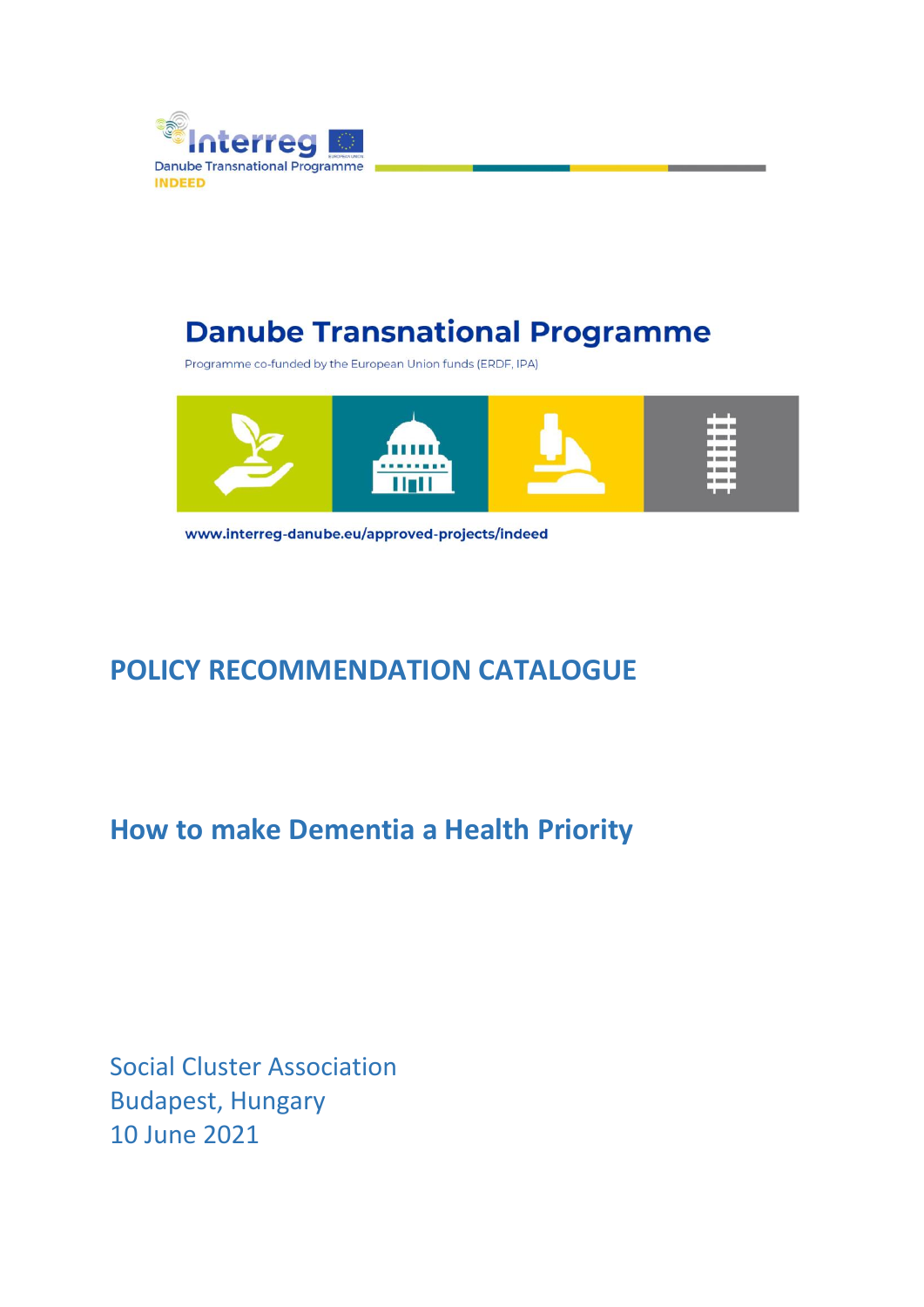## Content

| Background documents used to create the Policy Recommendation Catalogue 14 |  |
|----------------------------------------------------------------------------|--|
|                                                                            |  |
|                                                                            |  |
|                                                                            |  |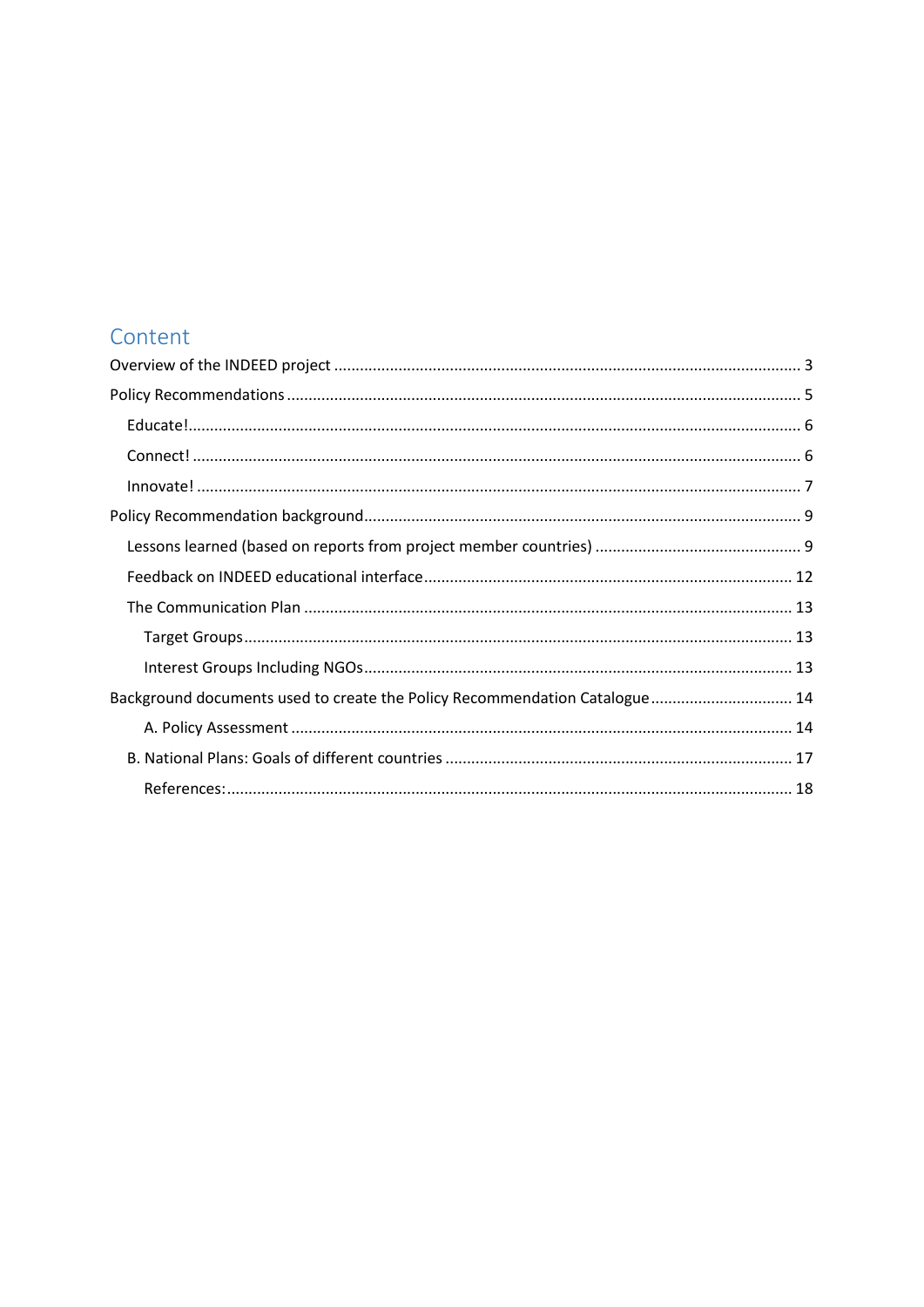### <span id="page-2-0"></span>Overview of the INDEED project

Dementia<sup>1</sup> has a profound life-changing impact - not only on the person with dementia, but their carers, family members and friends. As it is an incurable and indolent illness, it has huge financial and social expenses.

The main objective of INDEED is to improve dementia care in the Danube region and contribute to the implementation of national dementia strategies with the scope of enhancing the quality of life of people with dementia and their carers. In a collaborative effort of partners from 10 countries INDEED creates an information and skill-building intervention for institutions involved in dementia care and their members or employees, including health and social services, professional associations, governmental authorities, public administrations and private enterprises.

The INDEED Project (Innovation for Dementia in the Danube Region) is co-funded by the INTERREG Danube Transnational Programme. It attempts to fill three major gaps in dementia care in the Danube region:

- insufficient knowledge and skills among professionals
- poor cooperation and coordination of occupational groups
- lack of important services for people with dementia and family carers.

<sup>&</sup>lt;sup>1</sup> Dementia includes several different diseases that affects the brain and leads to a progressive decline in functioning including: memory; thinking; orientation; awareness; comprehension; emotional control; sociability; calculation; learning capacity; language, and judgement.

There are numerous causes and types of dementia. The most common, Alzheimer's disease, accounts for more than 50 to 75 per cent of all dementia cases. Vascular dementia is the second most common representing 20 to 30 per cent of cases. Other forms of dementia include: fronto-temporal dementia; Pick's disease; dementia with Lewy bodies and alcohol-related dementia. There are, however, conditions that may manifest as dementia but that are not dementia – these include stress, delirium, depression and side effects of some medications.

While a relationship exists between age and dementia, dementia is not inevitable as one grows old; dementia is not a natural part of ageing. Although ageing is a contributing factor, dementia is a standalone condition which is affected by various other factors and can also affect younger people.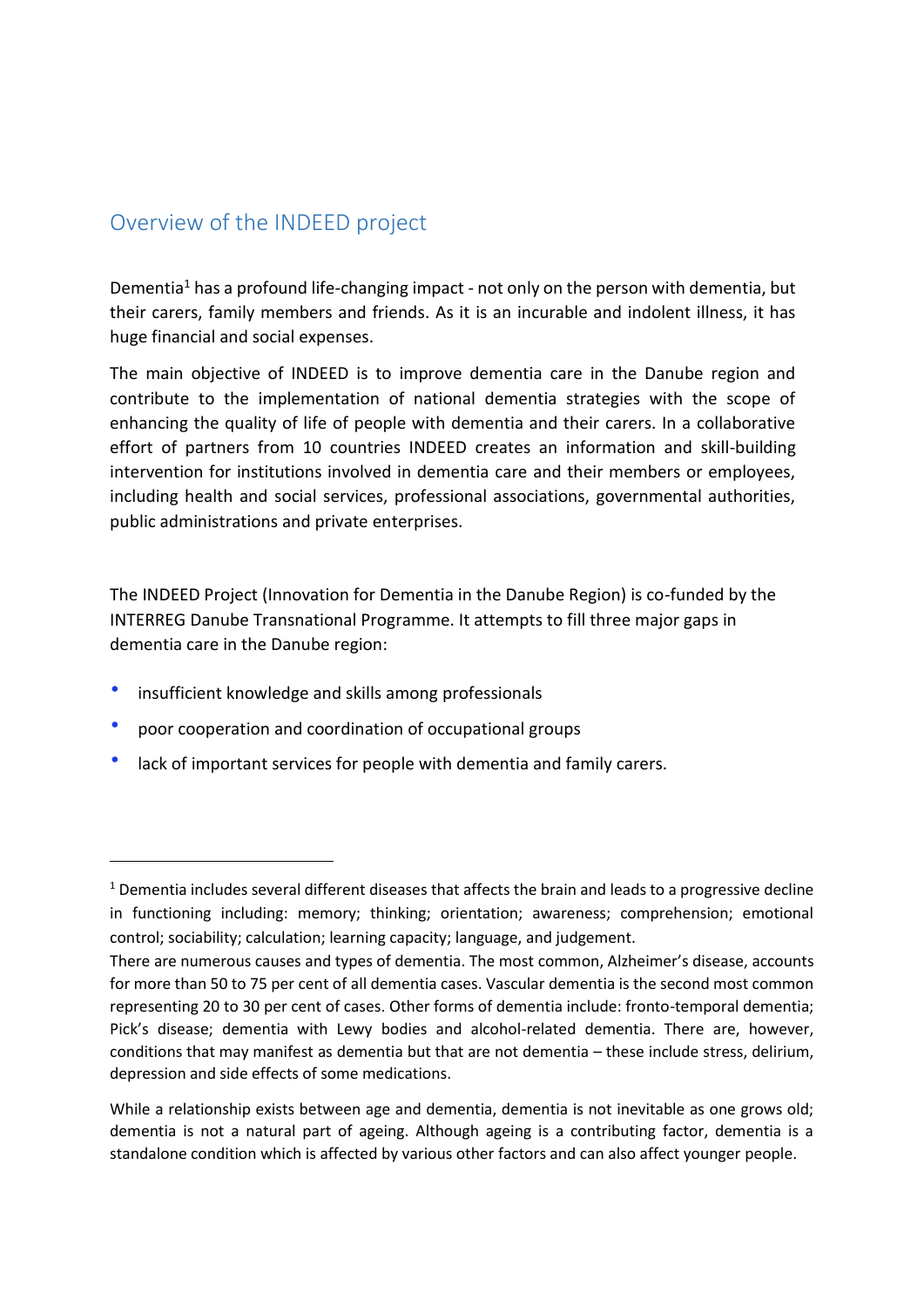INDEED targets these gaps by an educational intervention addressing multiple professions simultaneously:

INDEED educates by providing knowledge and skills about dementia, complementing occupation-specific training

INDEED connects by enhancing interprofessional collaboration and coordination as well as promoting the use of available services

INDEED innovates by stimulating and supporting entrepreneurial engagement and promoting the creation of novel services

The intervention is available in a blended-learning format (combining traditional workshops and an online learning programme) in five languages. The platform is available under the link:<https://en.indeed-project.eu/login>

The main aim of this document is to reach the policy makers and support them with this important topic: dementia issue and make the policy makers work easier in the field of dementia care in order to reduce the risk of dementia and improve outcomes for people with dementia and their carers by promoting dementia friendly societies and delivery of consumer-focused care. Eventually governments should be brought together, to create a strategic collaborative and cost effective response to dementia across the Danube region.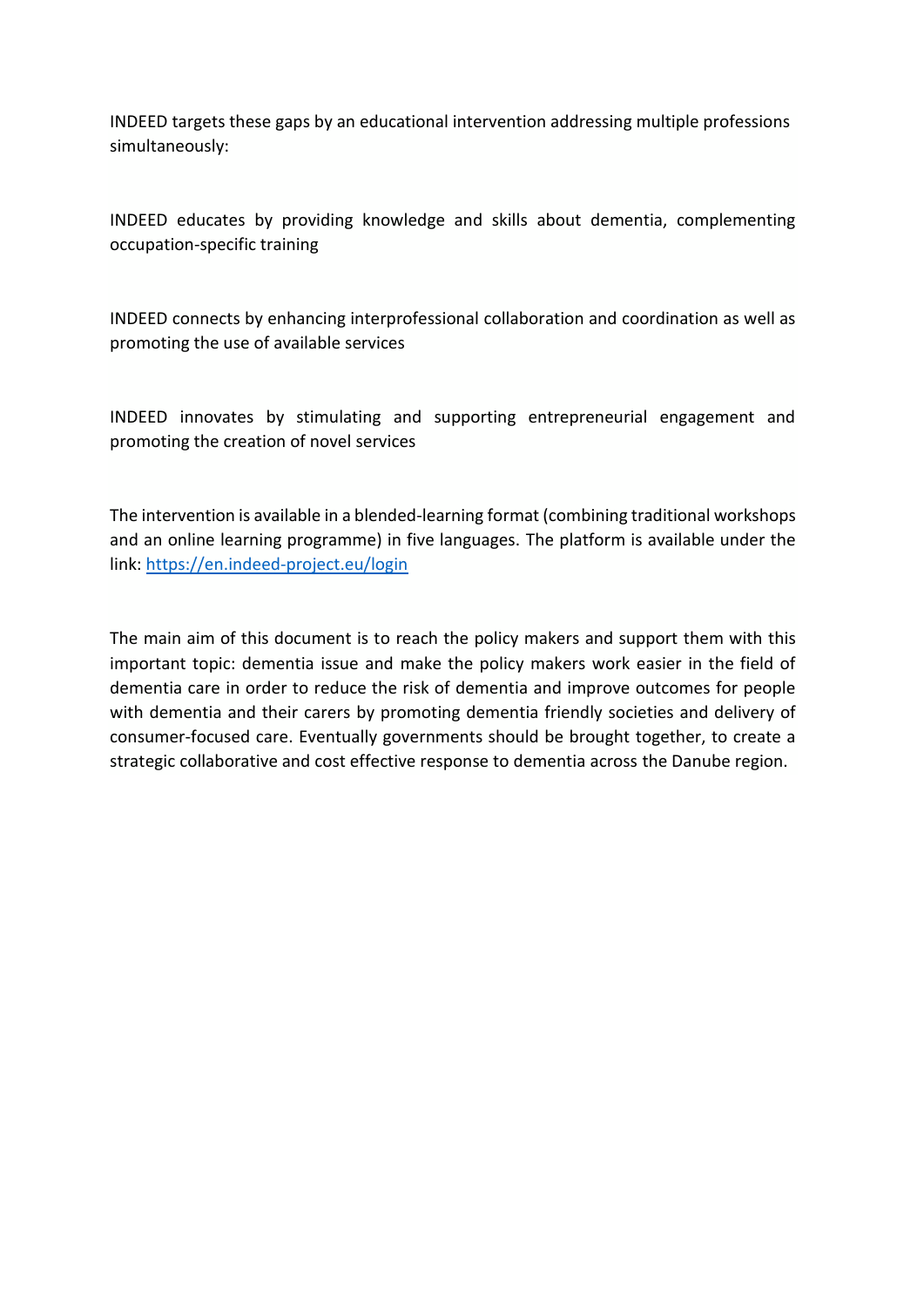## <span id="page-4-0"></span>Policy Recommendations

According to the European Dementia Monitor 2020 a number of countries have already published dementia strategies, whilst some are in the process of developing such documents. However, dementia is not yet a priority in all European countries. The list of countries with an existing dementia strategy or one in development continues to increase and currently, there are 27 countries (with Flanders having its own strategy, and separate strategies for England and Scotland in the United Kingdom), compared with 21 countries in the 2017 Dementia Monitor.

However, fewer than 50% of countries report that funding had been put in place to implement the strategies or had a dedicated body or person within the government to lead the government's response. Another positive trend was the slight increase in the number of countries where dementia is considered as a research priority, increasing to 15 countries, from 11 in 2017.<sup>2</sup> There is still a lot to do and a lot to learn from each other in this area.

Before presenting recommendations some principles of dementia policies based on two important project document (Policy Assessment and Policy Safari Report see annex.) produced by INDEED should be listed here:

People with dementia are valued and respected, including their rights to choice, dignity, safety (physical, emotional and psychological) and quality of life.

- Carers and families are valued and supported, and their choices are respected.
- Social participation is actively supported, and an approach that promotes enablement, wellness and inclusion is adopted.
- People with dementia, their carers and families have access to competent, affordable, timely care and support services.

• Services are provided within a consumer-directed care philosophy, delivered in a person-centred way where individual needs and preferences are identified and met where possible.

People with dementia, their carers and families receive care and support services when needed without discrimination.

- A knowledgeable and skilled workforce is essential in providing quality care.
- A collaborative approach is adopted to inform change and improve services.

• Evidence-based approaches, policies and practices are adopted for all dementiarelated activities and services.

<sup>&</sup>lt;sup>2</sup> 2020: European Dementia Monitor, Comparing and benchmarking national dementia strategies and policies https://www.alzheimer-europe.org/Policy/Country-comparisons/2020-European-Dementia-Monitor-Comparing-and-benchmarking-national-dementia-strategies-and-policies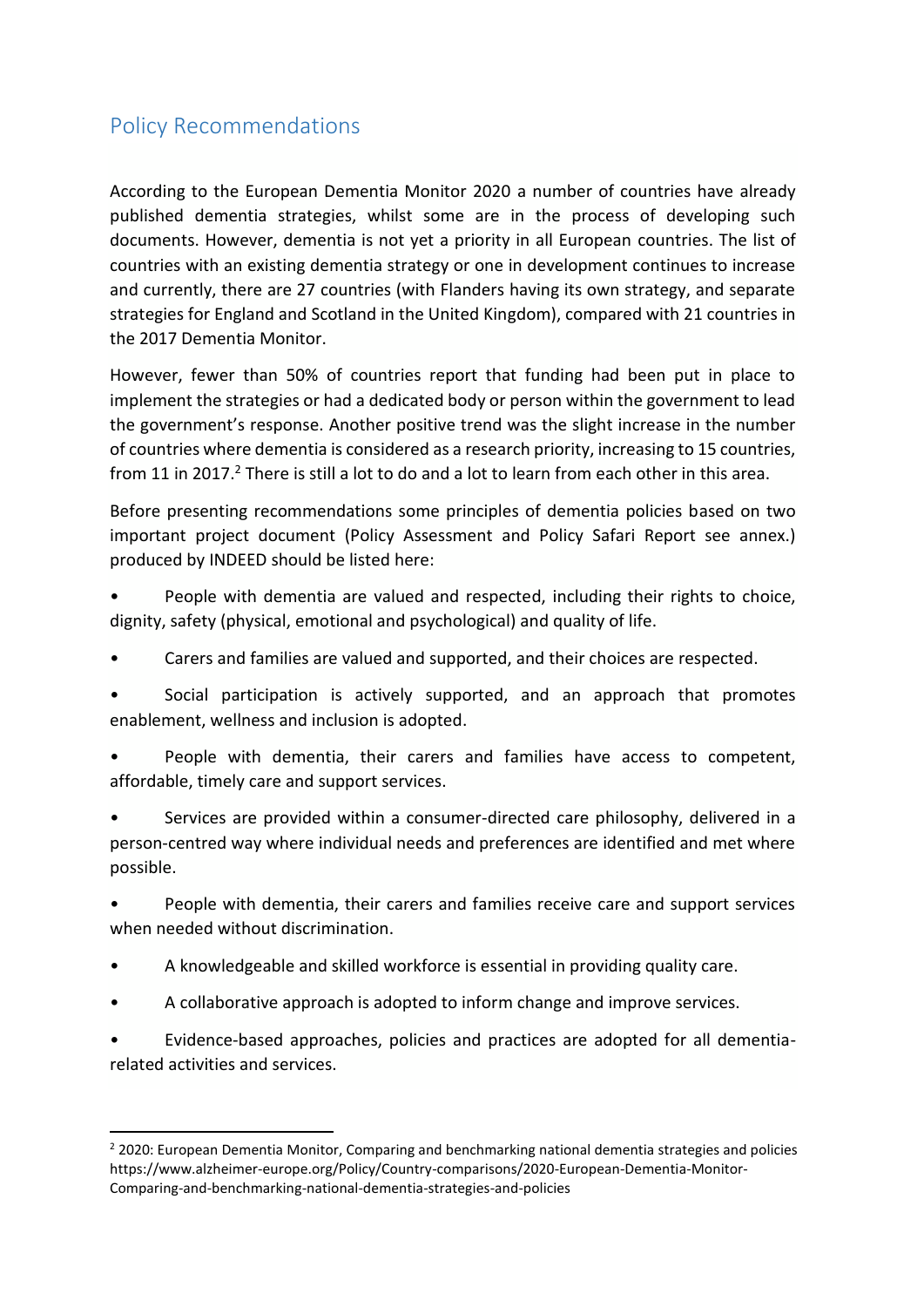Drawing on this evidence the INDEED Consortium has formulated Recommendations for politicians and/or decision makers who are involved in the planning, organising, and financing dementia care. These recommendations may help in shaping dementia strategies, plans and practices with regard to the role of interprofessional education.

#### <span id="page-5-0"></span>Educate!

• Make dementia a part of the curricula of relevant professions, these are the followings general doctors; social workers, general nurse.

The dementia care subject has to be part of the education and training of health and social care professionals at universities (not only specialist but also general practitioners) , medical schools, nursing schools, vocational training institutions

- Put a focus on general physicians, as they are the gatekeepers and coordinators of dementia care. Raise the awareness and develop education materials
- Highlight the importance of non-pharmacological interventions and social components including caregiver support in dementia care. Inform and train the support family too.
- Emphasise the importance of timely diagnosis and make practical supportive material easily available in your language. Share the international good practices with the support community (physicians, caregivers, families, etc.)
- Organise structures for caregiver education and support particularly with regard to the management of behavioural and psychological symptoms. Refresh the structures in the view of the new practices.
- Complement professional training by educating the civil society, including the police, supermarkets, transportation, delivery services. Include the local government to this process.

#### <span id="page-5-1"></span>Connect!

- Incorporate and support interprofessional shared learning and training in dementia strategies and plans among general doctors, physical therapist, neurologist, care givers, social workers, nurses, etc. health and social care professionals
- Strengthen the role of social work as a key component of collaborative care. In many settlements (especially in small villages or less development areas in the cities) social workers are the first ones who can recognise the early signes of dementia i Moreover,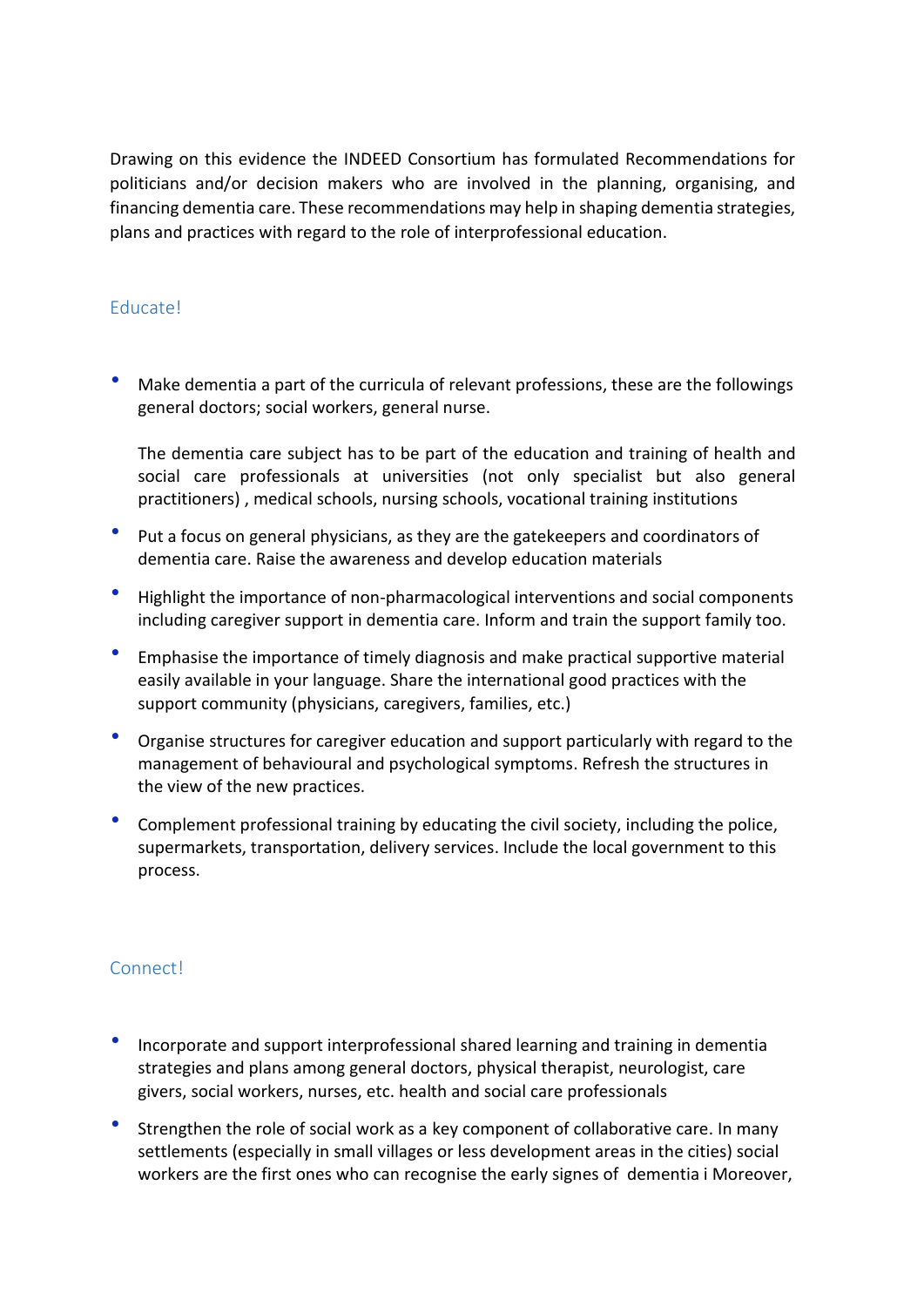therole of the social workers are significant to keep the people with dementia at home as long as it possible.

- Involve non-medical associated occupations groups in special dementia trainings. The local community is essential to help to the people, that's why the informative education is significant between all the occupation who can meet with this issue (hair dresser, salesclerks, postman).
- Promote the formation of therapeutic teams including patient organisations. Teams could have several different viewpoints and ways to help. Moreover team members can support and share knowledge about the patients.

#### <span id="page-6-0"></span>Innovate!

- Support initiatives which expand the spectrum of services for people with dementia, e.g. day centres, caregiver support groups. Requires monitoring activity and sustainable operation from these initiatives.
- Announce best-practice examples of services and support their roll-out nationwide
- Facilitate entrepreneurial initiatives that enable independent living for people with dementia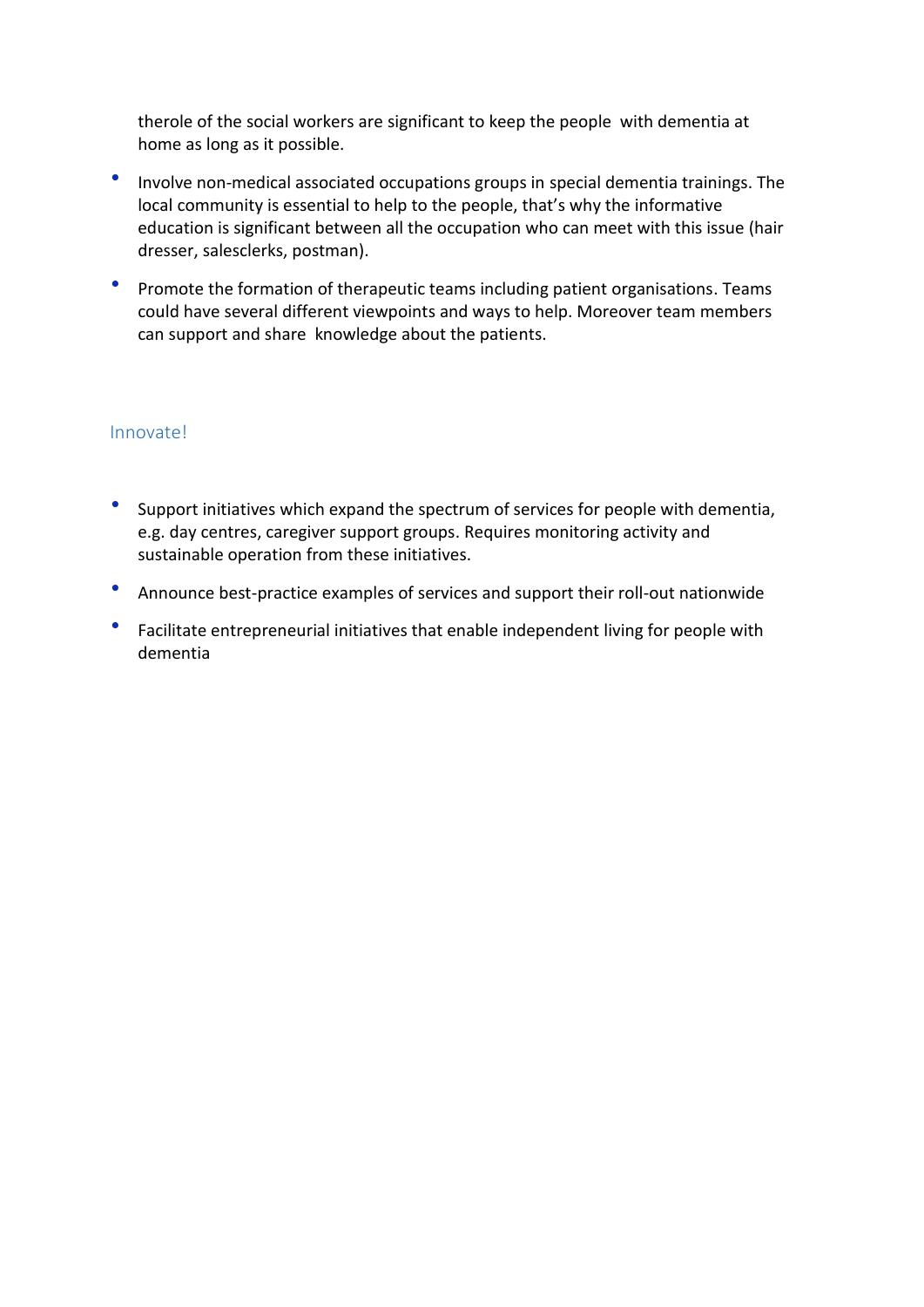## **Policy Recommendations – Table format**

| <b>Education</b>            |                                |                        |  |  |
|-----------------------------|--------------------------------|------------------------|--|--|
| <b>Short name</b>           | <b>Target group</b>            | <b>Notes</b>           |  |  |
| Curricula                   | general doctors; neurologist;  | Level at secondary     |  |  |
|                             | psychotherapist,               | and university/tercier |  |  |
|                             | psychiatrist, social workers,  | education              |  |  |
|                             | general nurse                  |                        |  |  |
| Raise the awareness         | general physicians,            | Develop                |  |  |
|                             | gatekeepers and                | communication          |  |  |
|                             | coordinators of dementia       | strategy if possible   |  |  |
|                             | care                           |                        |  |  |
| Non-pharmacological         | stakeholders, caregivers,      | Include social         |  |  |
| interventions               | support family                 | components             |  |  |
| <b>Timely diagnosis</b>     | support community, family,     |                        |  |  |
|                             | social workers                 |                        |  |  |
| <b>Structured caregiver</b> | caregivers, social workers     | Include new practices  |  |  |
| educations                  |                                |                        |  |  |
| <b>Connect</b>              |                                |                        |  |  |
| Interprofessional           | general doctors, physical      | Focus on health and    |  |  |
| shared learning             | therapist, neurologist, care   | soocial care           |  |  |
|                             | givers, social workers, nurses | professionals          |  |  |
| Strengthen the role of      | social workers                 | Help to keep the       |  |  |
| social work                 |                                | people at home as      |  |  |
|                             |                                | long as it possible    |  |  |
| Involve non-medical         | local community groups as      | essential to help to   |  |  |
| occupations groups          | postman, salesclerks           | the people             |  |  |
| Promote the                 | therapeutic team members       | Can support and        |  |  |
| formation of                |                                | share knowledge        |  |  |
| therapeutic                 |                                | about the patients     |  |  |
| <b>Innovate</b>             |                                |                        |  |  |
| Support initiatives         | companies, new services        | Important              |  |  |
|                             |                                | monitoring activity    |  |  |
| Announce best-              | companies, new services        | Support their roll-out |  |  |
| practice                    |                                | nationwide             |  |  |
| Facilitate                  | companies, new services        | Can support            |  |  |
| entrepreneurial             |                                | independent living     |  |  |
| initiatives                 |                                | for people with        |  |  |
|                             |                                | dementia               |  |  |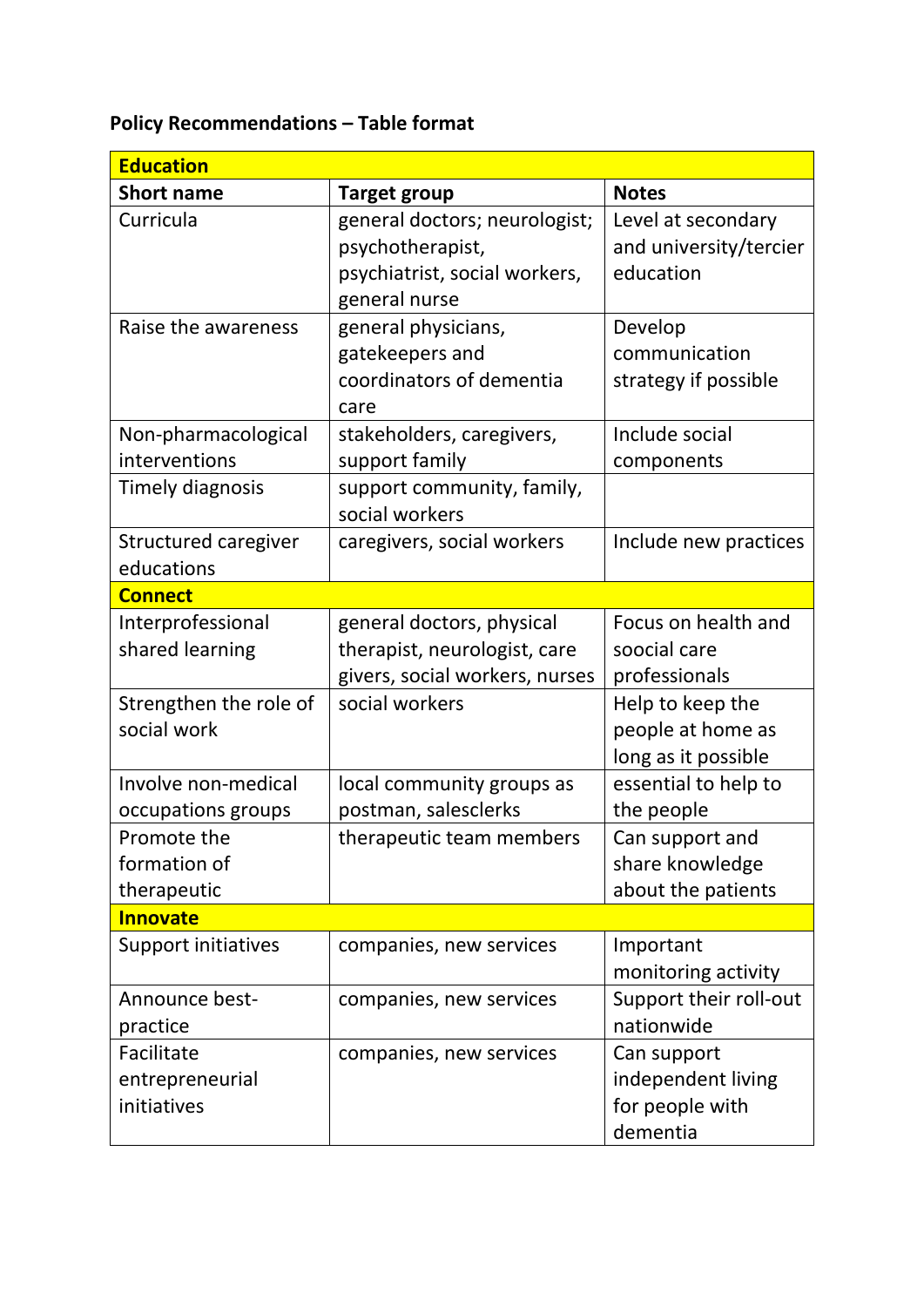## <span id="page-8-0"></span>Policy Recommendation background

#### <span id="page-8-1"></span>Lessons learned (based on reports from project member countries)

- Major problem is the awareness of understanding the problem, the attitude to dementia should be changed. **Lack of awareness and understanding of dementia** contributes to communities functioning in a way that is not always inclusive of people with dementia and their carers.
- Negative attitude towards mental problems in general originates from the communist times in these countries. The regime did not want to face such problems, closed institutes were preferred rather then providing care.
- Patients or their families try to hide the problem and they don't ask for help from a specialist. The negative perceptions and the stigma surrounding dementia originates from a lack of understanding and the common misbelief that dementia is a natural part of ageing.
- It is estimated that approximately 50 per cent of cases of early dementia are not detected on first contact with the primary care system.<sup>3</sup> **Timely and accurate diagnosis** also increases opportunities for continued social engagement, workforce and community participation; and gives people the power to control their life and plan for their future. Lack of timely diagnosis may be attributed to limited knowledge and understanding of dementia as well as the stigma surrounding dementia and the general belief that memory loss is a normal part of ageing.
- Although dementia can be diagnosed in a number of different settings, a **general practitioner is often the first point of contact** when people are concerned about the signs and symptoms of dementia. To be effective in this role, general practitioners require ongoing support, this includes access to ongoing professional education to inform their practice.
- Dementia is a multifaceted condition, where diagnosis requires the input and expertise of **multiple stakeholders**, including carers, families and clinicians (such as general practitioners, psychologists, psychiatrists, psychogeriatricians, geriatricians, specialist nurses and allied health professionals). Due to lack of health care professionals and lack of well trained health care professionals there is a need to provide education trainings on undergraduate level on dementia.
- Following a diagnosis, people with dementia, their carers and families should be able to **access information and support services** to enable effective planning for their future. People with dementia require access to high quality care, which is seamless, interdisciplinary, involves appropriate referral pathways, is based on a person-centred approach, and is delivered by a skilled and knowledgeable workforce.

<sup>&</sup>lt;sup>3</sup> Milnea, A et al. 2008, Screening for dementia in primary care: A review of the use, efficacy and quality of measures. *International Psychogeriatrics,* vol. 20, no.5, pp. 911-26.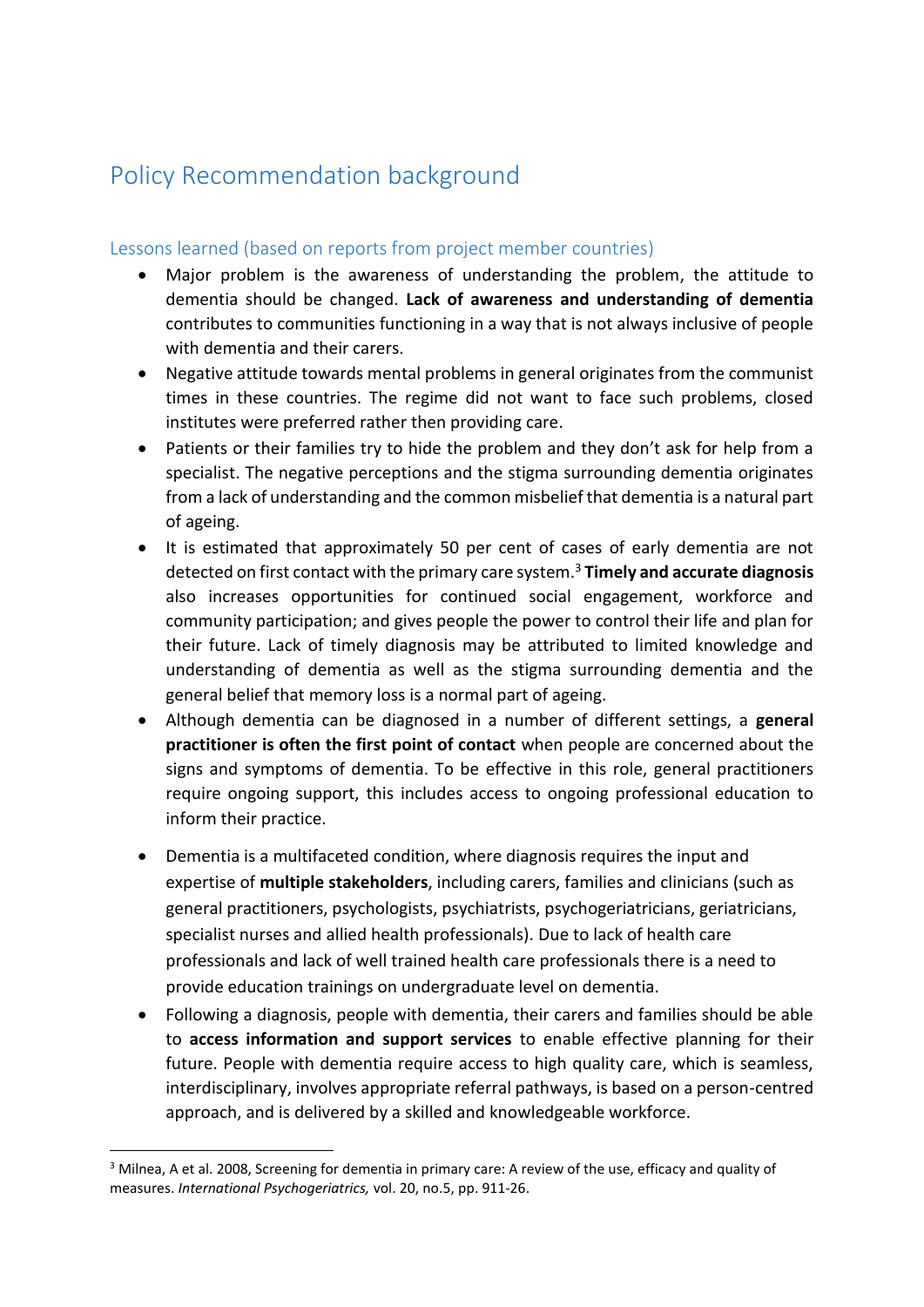- On practical level, general practitioners, neurologists, and psychiatrists, social professionals should work together and communicate at local level.
- Developing a new kind of **social services close to the place where people live** rather than replacing their homes if it is not necessary. A good example could be providing special homes for people with disabilities moreover giving them opportunity to live with their families and receiving social servicies provided by local social service. Opening "dementia friendly points" in the country in pharmacies, libriraries etc.
- Deinstitutionalization could be a good solution, starting with changing the centralized payment off the social services to a decentralized payment. So the financial support first goes to the municipalities, because they know better what the local needs are and sources could be used more efficiently.
- Caring for a person with dementia may be time consuming and demanding for the carer. **Informal carers** (such as family members and friends) **can play a vital role** in the lives of people with dementia. Carers may assist with personal care, transport, housework and other activities, as well as understanding unmet needs that can lead to behavioural problems.
- People with dementia, their carers and families need to be able to access the necessary care and support to continue living at home for as long as possible.
- Ministries such as ministry of health, social affairs, finance and others (ministry of development eg.) should work together, set up inter-institutional working groups to cover all the aspects. Cross-sectoral cooperation should involve also department of family affairs and ministry of finance because e.g. the development of the institutional system can be a serious investment item, due to the increasing burdens, more resources must be provided in the care system.
- The problem of dementia should be recognised from several aspects: medical, social, environmental.
- NGOs could play an important role in helping people live with dementia, good examples are recognising them as official partner of the government, regular communication, forming a consultative body under the council of ministers.
- Prevention should also be brought to the attention of society,
- and the introduction of lifestyle advices to society can play a significant role in the prevention and slowing progression of dementia.
- Dementia Action/Strategy/Policy Plan is essential, such a framework is needed to move forward. Consultation with professionals, social and health professions communicating with each other more effectively. But without the framework, without setting specific goals, deadlines, tasks, it is difficult to get ahead. Involvement of people living with dementia could add a new perspective to such an interprofessional collaboration.
- Before creating Dementia Action/Strategy/Policy Plan a systemic data collection and need assessment should be done and formulation of a problem list should be completed. By collecting data and involving local experts dementia problem is getting attention.
- A forecast on demographic structure for the next 3-4 decades could be very helpful.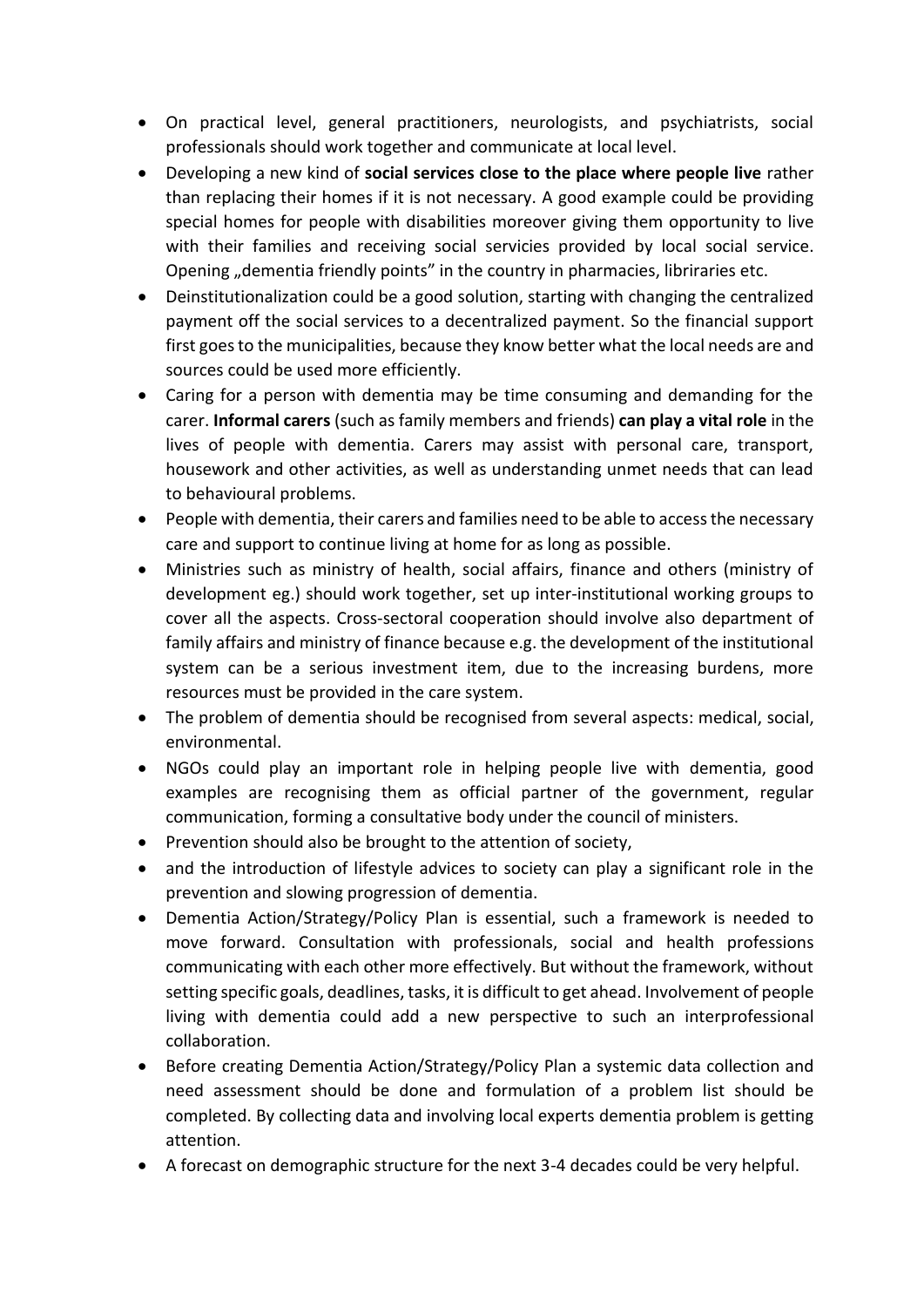- Once setting up goals for Dementia Action/Strategy/Policy Plan it should be clear and realistic eg.:
	- o raise awareness, fight against stigma
	- o support the early diagnosis
	- o access to timely properly treatment
	- o establish coordinated support to the people live with dementia, families and carers.
	- o education to formal and informal carers and professionals

Basic priority areas with objectives, measures and indicators should be set up as well

- A national concensus on Dementia Action/Strategy/Policy Plan could avoid unwanted breaks in implementation due to eg. changing of government etc.
- It is necessary to define who are the direct and indirect beneficiaries of the implemented policy: eg.

#### *Direct beneficiaries:*

- the elderly population and their relatives:
- doctors specialized in neuro degenerative disorders, GPs and others related to them;
- nurses specialized in neuro degenerative disorders and others related to them;
- social workers specialized in the field of neuro degenerative disorders;
- local communities, which will face a lower burden / lower rate of dependence of the system population, due to neuro-degenerative disorders;

#### *Indirect Beneficiary*

- policy makers, who can articulate a coherent program of preparation and strategic allocation of resources in health, according to needs;
- the active population on the labor market, which will have specialized services provided for their relatives affected by neuro-degenerative disorders;
- Education, sharing relevant and evidence based information in the general population, for healthcare workers and carers are crucial in improving dementia care. Note that this work should be a permanent activity.

Good examples:

- o training for policemen on how to recognise these problems and how to communicate with people having dementia.
- $\circ$  educate those people who are working in the shops recognize people with dementia because they often buy too much, they don't pay, because they don't know how to handle the money, sometimes they put something in their pockets
- Evidence based guideline for health and social care professionals is necessary which clearly describes who, what, when, how and where to care people living with dementia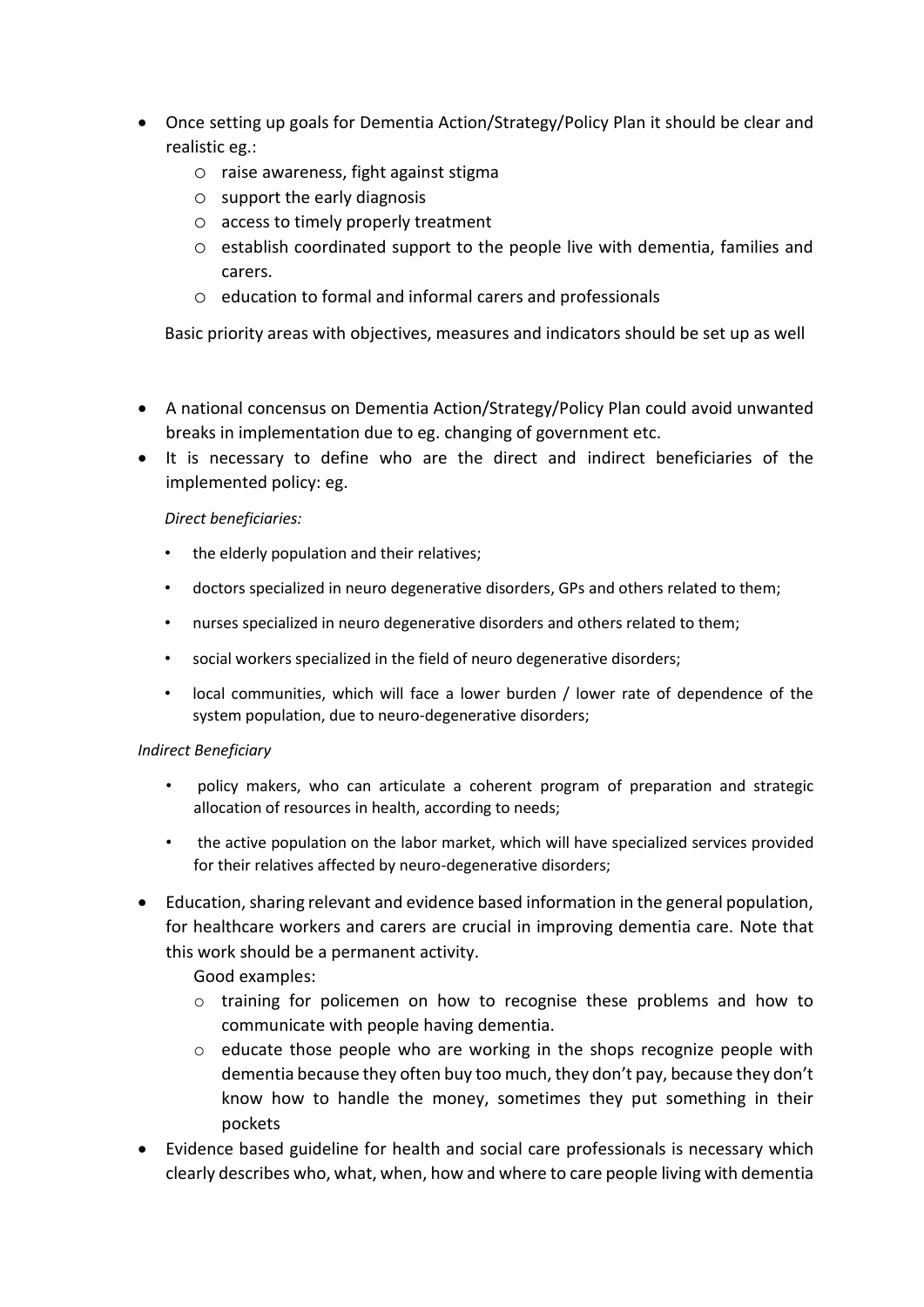- Establishing a national register for patients living with dementia
- Monitoring of activities is very important, using e-health systems is recomended

#### <span id="page-11-0"></span>Feedback on INDEED educational interface

The main objective of INDEED is to improve dementia care in the Danube region and to contribute to the implementation of national dementia strategies with the scope of enhancing the quality of life of people with dementia and their informal careers. INDEED features a blended learning system to increase the competences of stakeholders to better meet social needs and improve the delivery of care services.

"The portal is well-designed from a professional point of view, its special merit is that the portal also contains materials that can be understood by laypeople. At the same time, it would be important for the site to be available in all national languages as well. Materials related to corporate development will also be useful in the future. However, from the point of view of professional contacts, personal presence at home is more important at the moment, the fact that the professionals also meet in person, a lot depends on these collaborations."

"The portal could also be used for wider dissemination. Effective dissemination of the portal is necessary. The involvement of market participants is not yet topical in every country; first probably state should take the lead in the process, define frameworks and directions, and carry out dissemination work. Of course, it would also be useful to involve companies later to help address the issue. It would be useful to organize a conference with international and domestic experts to facilitate interdisciplinary communication. Meeting in person could provide extra in order to build new relationships. Dissemination should be extended to the opportunities provided by social media."

"The e-learning platform is very useful. Important to recognize the problems connecting to dementia in a different aspect and we should share the information regarding the disease, this is hard work and the INDEED program can be very helpful in many countries."

"The education part of the program seems very helpful. Some kind of national boards will be established in the field of dementia and such programs could be very useful in supporting information sharing. The interdisciplinary aspect is very interesting too and experts could decide which part of the program can be interesting to their work in he future. The Connect part is important since it can help experts with different background to change their habits and understand each other easier resulting in a better and more effective collaboration. About the Coach pillar of the INDEED: The state should provide a solution to this issue and try to keep higher standards. There are concerns that privatisation or a private company can't guarantee this."

"Project like INDEED can support the development of NGOs working ont he field by helping exchange of personal experiences and shareof good practices. The feeling that one knows everything should be avoided, all parties should be open-minded to make sustainable development."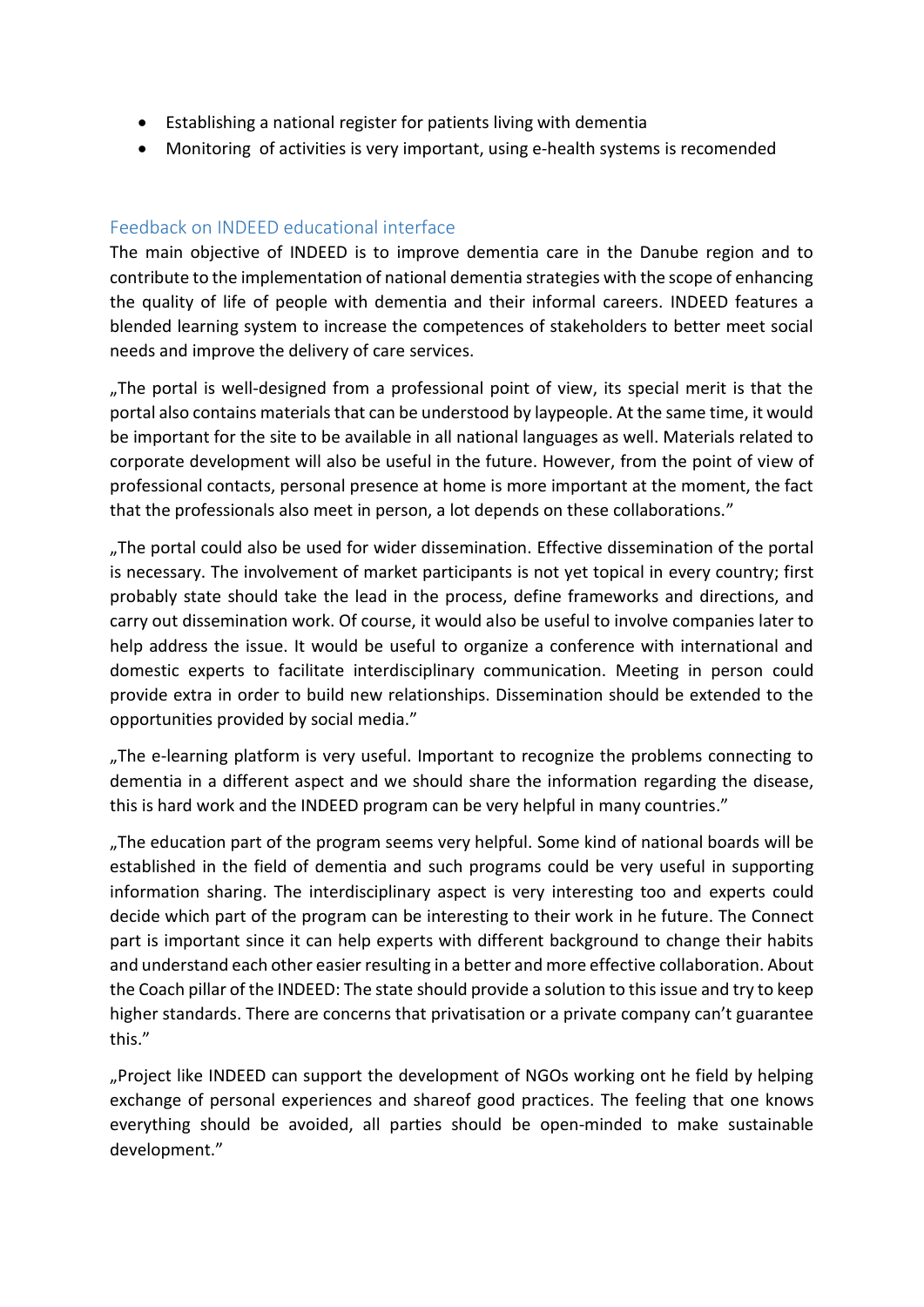"Having orginesed plenty of educational programs in the past an online program is extremely useful because the family carers are younger people, so they can use this e-platform providing a direct help to the families. If you have enough information that is easier to handle this issue at home."

#### <span id="page-12-0"></span>The Communication Plan

Our communication plan is consistent with the three specific objectives of the project.

The main goal of the Communication Plan is to raise awareness among target groups about the importance of improving dementia care in the Danube region and to contribute tot he implementation of national dementia strategies with the scope of enhancing the quality of life of people with dementia and their informal carers.

- to inform stakeholders about INDEED project
- to convay to stakeholders the importance of D as a public health priority
- to promote an open attitude of institutions and policymakers towards e-learning and ICT tools use in dementia education and care

#### <span id="page-12-1"></span>Target Groups

#### Public Authorities & Policy Makers

Policy makers are interested mainly in the global picture of dementia care. A strong focus should be put on unmet needs in dementia care in the Danube region and the benefits that INDEED can offer. Arguments for making dementia a health priority should be offered, taken into account the status of national strategies or plans on dementia. The burden on people with dementia and their carers should be emphasized, underlining that a broad range of services is necessary to ensure quality of life of these individuals. Focus should be put on the capability of INDEED to increase the capacity for dealing with the challenge of dementia on a national and regional level. Also, the project's potential to address gaps of care in rural areas and coordination/integration of services should be pointed out.The documents produced by INDEED (strategy statement, policy recommendations) will represent key channels to address these stakeholders.

#### Participants of the pilot actions groups

In this special group it will be evaluated whether the INDEED intervention package has the capacity to change their knowledge, attitudes and working style regarding dementia care. The intensity of their involvem communication will be to provide the core information to a mixed group of professionals in a compact format.

#### <span id="page-12-2"></span>Interest Groups Including NGOs

NGOs are a heterogeneous audience with heterogeneous interests related to INDEED. They represents a secondary target group and hence should be addressed mainly by mass communication (press, social media, website, newsletters, dementia info days).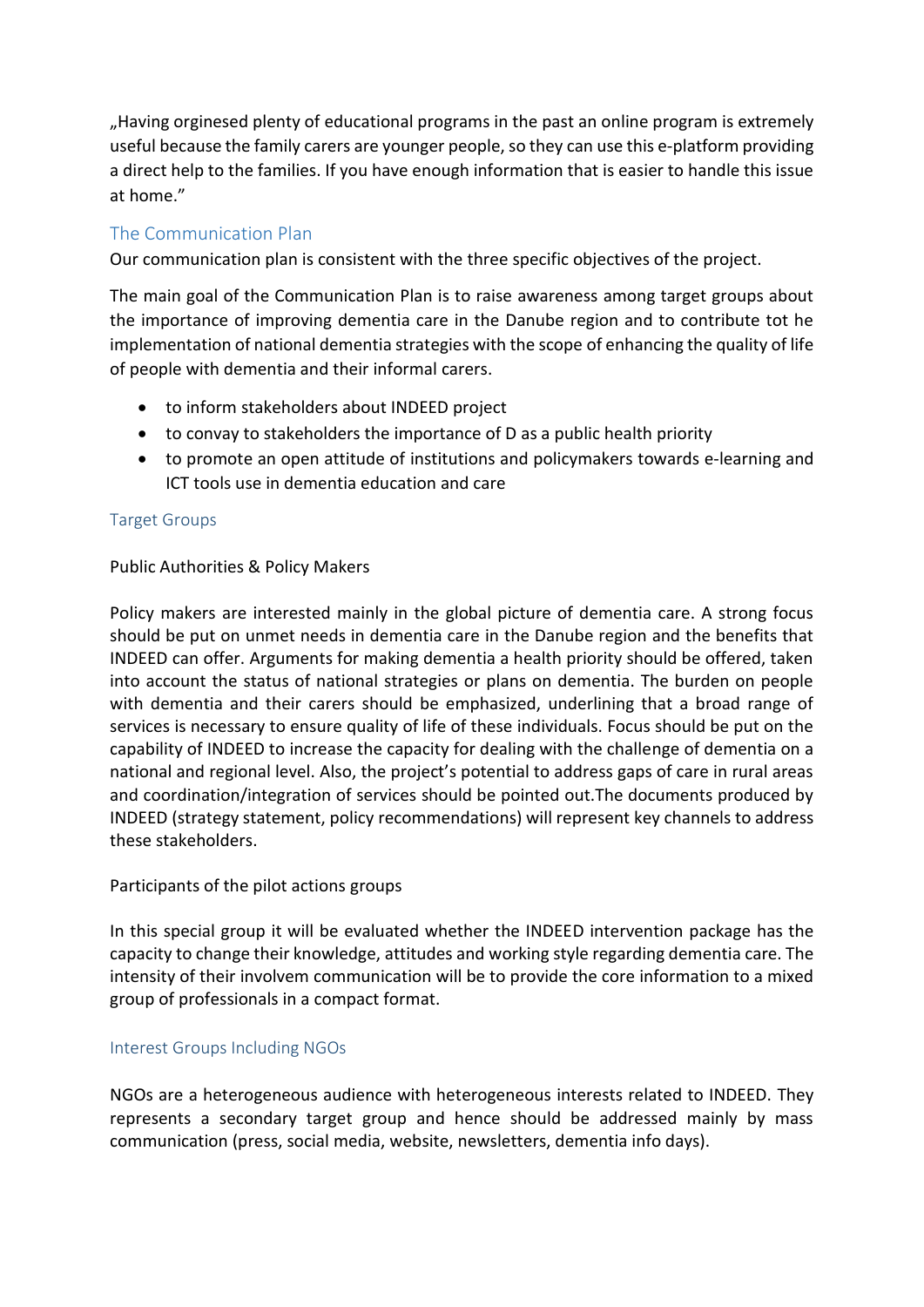## <span id="page-13-0"></span>Background documents used to create the Policy Recommendation **Catalogue**

### <span id="page-13-1"></span>A. Policy Assessment

#### *Goals of the Policy Assessment*

The INDEED project policy assessment is aimed to gain an overview of unmet needs in dementia care from the perspective of key stakeholders. It is highly important to capture the stakeholders' visions and strategies regarding the improvement of dementia care in their respective countries. The project aims to cover all sectors involved in dementia care.

#### *Policy Assessment results*

The experience- based exercises gave the first step to it, when the stakeholders gave us feedback about their thoughts and feelings during the tasks. The experience could be associated to dementia as an illness and also dementia care. Concerning illness, they expressed the people living with dementia also had limitations, they could feel confused, faced difficulties like they did during the exercise. This information became useful also for the later work (talking about statement, communication). But it was also *similar in the care system* as it also had limitations – not as complex as it should be, there were lacking services. There were also a lot of difficulties in care and case management as well, which *required complex solutions*. The exercise was hard work as we had hard work to develop services in dementia care, but not impossible. We had to *cross borders*, had to be unwavering and creative, we needed flexibility and furthermore cooperation for that we had to know each other better. Stakeholders' session had three different focus points as goals of the work with the same structure described in the previous chapter:

#### *1. Give impression about the situation in their country concerning dementia*

The most urgent issues the stakeholders pointed out were the lack of support for the family caregivers, the lack of financial resources and education, the lack of medical staff and qualified employees, the lack of cooperation, the lack of dementia centres and insufficiency of private services. They underlined the lack of awareness of dementia.

Among the unmet needs stakeholders mentioned the missing of specific trainings for caregivers, the specific regulations, good practices, budget, the multidisciplinary team and the collaboration of GP's, such as well-developed day care centres.

However, although there are only a few problems solved, the stakeholders pointed out to some good examples, too. In Austria and Slovenia a dementia strategy has been accepted, in Bulgaria, will be accepted in the near future. In the Check Republic a National Dementia Plan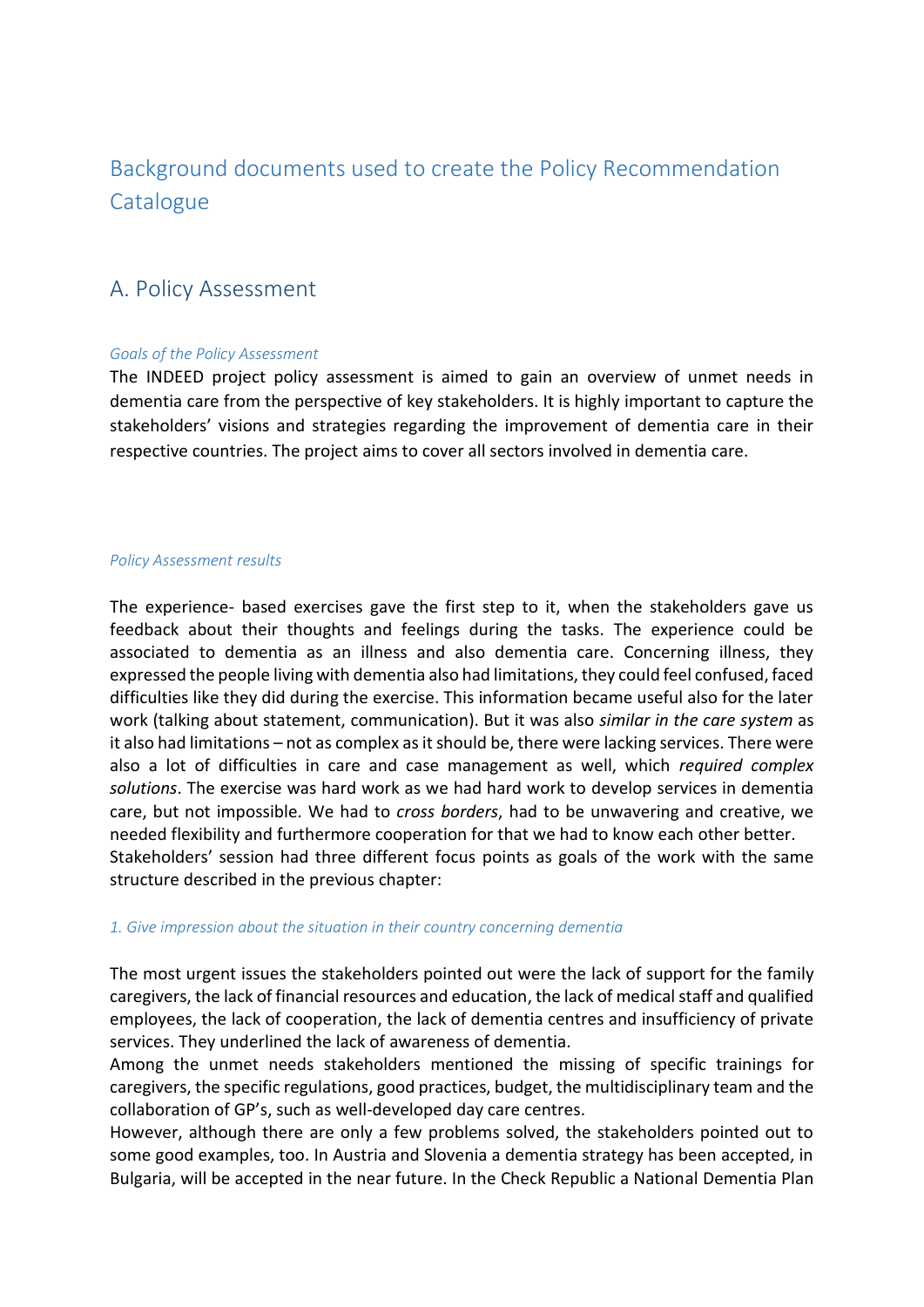has been approved. In the Slovak Republic, a pharmacological treatment in Bavaria Memory Clinics are available. Germany has a dementia strategy, but the stajeholders pointed out that the worth of it depends on its feasibility.

Different economic conditions and legal frameworks explain the differences among the countries and in the region. We could find islands of good practices and it will be one of the most important goals of our WP to analyse which solutions could work in general - not only in local environments.

#### *2. Statement*

#### a) General

Stakeholders agreed on that the policy about dementia issue should reach target groups like representatives of National Governments, Ministry of Health and Social Welfare, Ministry of Education. Professionals (Chambers/Associations), care providers, investors, journalists and public. They also can be seen as target groups. As key words through which stakeholders consider dementia awareness could increase, the strength of personal impact and experience, touching moments were mentioned. Stakeholders underlined the importance of building dementia friendly communities. They also created slogans, like 'Make people speak up', 'Save quality of life' or 'You never know'.

Regarding the channels through which target groups could be reached, they mentioned patients' and caregivers' organizations, educational platforms, all media and social media channels, campaigns, public events (demonstrations). Stakeholders also stressed that an involved VIP of a given country may have a huge impact even only by telling his/her difficulties in public. Involving people living with dementia is also important.

#### b) Priority

During the stakeholder's session, one of the main goals was to realise what the stakeholders thought about where the possible areas of interventions could and should be within the dementia care system. The main findings were:

- this is a more difficult exercise than expected;
- showed the differences of the countries: each country has different difficulties because of different regulation, background, political support, etc;
- final consequence: policy recommendation is very important to be able to choose for themselves according to their specialities.

#### *3. Personal involvement*

Closing the session, we asked each participants to write a sentence/paragraph started with the words 'I will do for the policy that'. Everybody took this exercise very seriously and converted the exercise to his/her country and current position. 12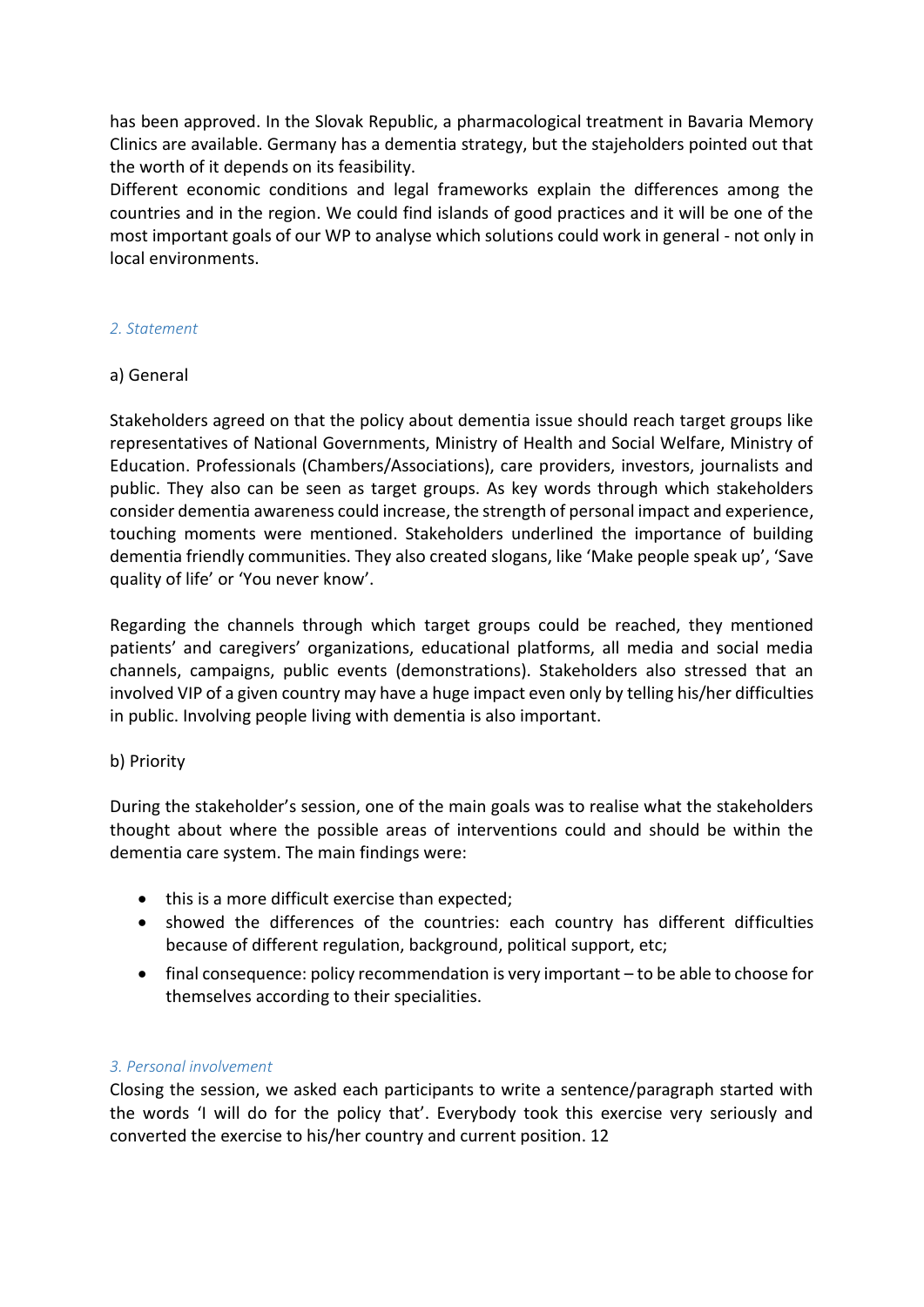The aim was to raise up further thoughts, started a local adaptation of project results and also to keep the stakeholders with the flow and engage them to the project.

#### *Conclusion*

Resulting from the discussions with the stakeholders, the participants of the Munich meeting wrapped up the subsequent key points in improving dementia care:

- early diagnosis,
- raising public awareness,
- improving education and training of healthcare professionals on dementia,
- providing support for informal and professional carers,
- enhancing the collaboration among healthcare professionals and
- increasing the importance of dementia care in the national policies.

Introduction and implementation of successful policies are hindered and limited by the lack of training of family carers and the poor financial and social recognition thereof. The number of skilled medical staff, doctors and nurses and other health workers, is a serious issue, too. There is insufficient collaboration among professionals of different fields. Professionals of different fields have a reluctance to work in a multidisciplinary team. In addition, people of dementia have to face total or relative deficiency of dementia centres (e.g. day care) in many regions. Private initiatives and forms of services are in need, too.

Members of the INDEED project regard the ministries related to dementia care, the ones operating in the fields of health, social welfare, education, as primary target groups. Besides, professional organisations are to be approached with the results and insights of the project. Representatives of the media and other organisations, able to reach the potentially affected population and their relatives by various means, should be informed and their awareness raised to convey the major aspects brought up by the project that can serve as assistance for the general public.

The Policy Assessment confirmed that the INDEED intervention package meets the needs (CAMPUS – in improving education and training; CONNECT – in enhancing the collaboration, leading to early diagnosis; COACH – in providing support for informal and professional carers; policy recommendations – in increasing the importance of dementia care in the national policies). The Policy Assessment also showed that raising public awareness is also important. However, this is not a core part of INDEED, it should have more weight within the project e.g. by liaise with patient organisations.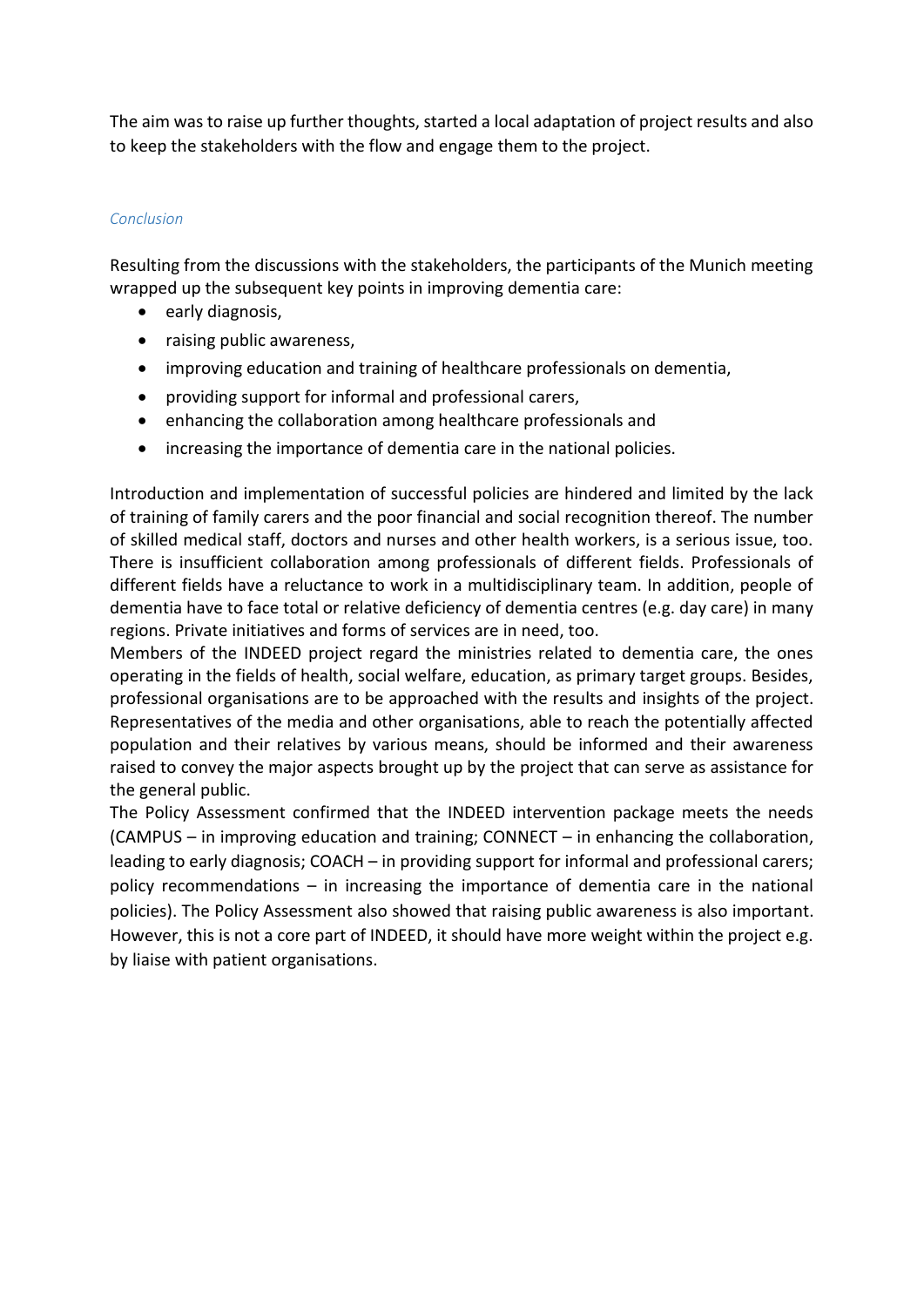### <span id="page-16-0"></span>B. National Plans: Goals of different countries

| <b>COMMON</b>                 | <b>EXAMPLE</b>                 | <b>COUNTRY</b>              |
|-------------------------------|--------------------------------|-----------------------------|
| <b>OBJECTIVES/GOALS</b>       |                                |                             |
| Timely/early diagnosis        | Identification, screening      | Austria, Bulgaria, Croatia, |
|                               | Unified diagnostic algorithm   | Czech Republic, Germany,    |
|                               | Use of biomarkers              | Slovenia, Slovakia          |
| Treatment                     | Pharmacological and non-       | Austria, Bulgaria, Croatia, |
|                               | pharmacological                | Czech Republic, Germany,    |
|                               | Guidelines for GP,             | Slovenia, Slovakia          |
|                               | Neurologists, Psychiatrists,   |                             |
|                               | Geriatricians                  |                             |
| Coordinated system of care    | Network of basic services      | Austria, Bulgaria, Croatia, |
| and support                   | for people with dementia       | Czech Republic, Germany,    |
|                               | Cooperation and                | Slovenia, Slovakia          |
|                               | coordination between           |                             |
|                               | different professionals        |                             |
|                               | Support services for carers    |                             |
|                               | and family, registry for       |                             |
|                               | services                       |                             |
| <b>Education and training</b> | What $-$ early signs; needs of | Austria, Bulgaria, Croatia, |
| about dementia                | people with dementia,          | Czech Republic, Germany,    |
|                               | family and caregivers;         | Slovenia, Slovakia          |
|                               | specialists involved in care;  |                             |
|                               | services; treatment and care   |                             |
|                               | plan                           |                             |
|                               | Who - Medical specialists      |                             |
|                               | and non-medical healthcare     |                             |
|                               | workers;                       |                             |
|                               | Carers and family              |                             |
| Anti stigma issues            | Raising public awareness,      | Austria, Bulgaria, Croatia, |
|                               | Developing dementia            | Czech Republic, Germany,    |
|                               | friendly communities           | Slovenia, Slovakia          |
| Research studies in           | Epidemiological national       | Austria, Bulgaria, Croatia, |
| dementia                      | and transnational studies;     | Czech Republic, Germany,    |
|                               | Promoting care research;       | Slovenia, Slovakia          |
|                               | implementation of              |                             |
|                               | innovative services            |                             |